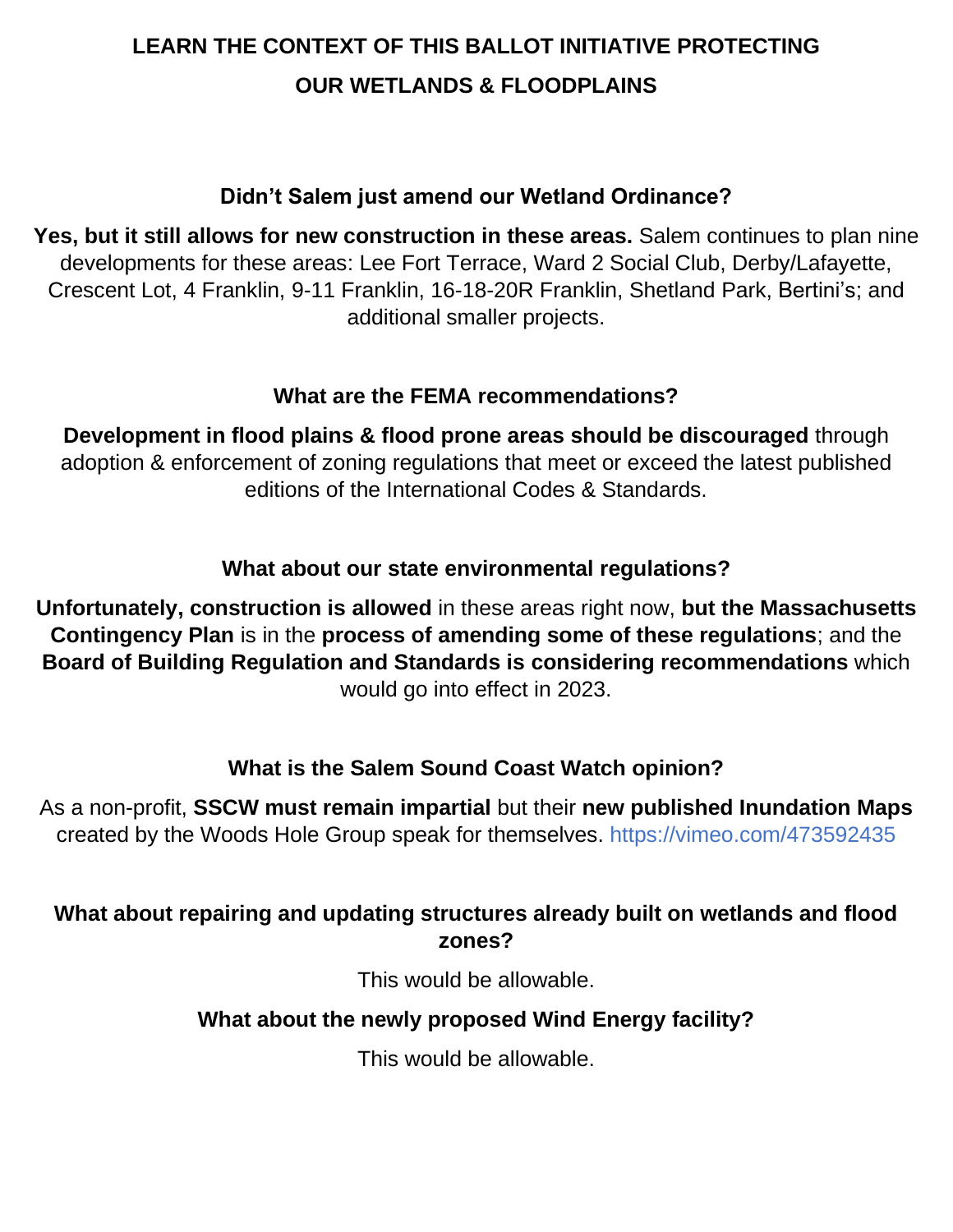### **TIMELINE**

#### **August 2020**

Development plans for **Overlook Acres off Highland Avenue encroached nearly 100% of the 100-foot linear boundary of the wetland buffer zone. Members of the Planning Board and Conservation Commission repeatedly asked for stronger ordinances in regards to our wetlands**. Ultimately, because of the advocacy of neighbors and members of Not for SALE.m, extensive contamination was discovered and the project was withdrawn.

#### **September 2020**

Ward Three **Councillor Morsillo announces plans to update our Wetlands Ordinance**.

#### **October 2020**

Our **online petition banning new construction** on our wetlands **is initiated to support** the work of Councillor Morsillo and our municipal boards. It was a non-binding petition that garnered **1870 signatures.**

#### **March 2021**

After waiting in good faith for seven months for communication on this effort**, Councillor Dominguez was asked to bring forth a Temporary Moratorium on development in Wetlands & Flood Zones until the new ordinance is completed. A 10-1 vote passed a motion** to send the proposal into the Ordinances, Licensing & Legal Affairs Committee where it would be tweaked and brought to council on April 8 for approval.

#### **March 2021**

Subsequent to this vote, **Councillor Morsillo,** as the Chair of Ordinances, Licensing, & Legal Affairs, publicly **wrote that the matter of the Temporary Moratorium WILL NOT be brought forward in the OLLA** subcommittee.

#### **April 2021**

On April 8, **the city council voted unanimously to advocate \$40,000 for a consultant** to help **amend the Floodplain and Wetlands ordinance.** After eight months of grassroots campaigning, this is a welcome outcome which indicates that the Mayor, City Council, the Conservation Commission and Planning Board are in all in agreement that this is necessary for the future of Salem.

#### **July 2021**

On July 14, 2021, **Mayor Driscoll addresses the City Council discouraging its members** from sending the Temporary Moratorium to the Planning Board for review. **However, the Council voted 9-0 to send it to the Planning Board for review.** 

#### **March 2022**

**The Wetlands Ordinance amendment is passed by the City Council on March 24, 2022**. However, this amendment **includes waiver criteria** at the discretion of the Conservation Commission which creates **latitude to allow developers to build in our wetlands and flood zones** at the discretion of our mayoral appointed Conservation Committee. **This is not what our boards were asking for and it does not provide stronger protections against development on our wetlands and flood zones.**

#### **May 2022**

**On May 22, an Initiative Petition is launched** that would put on the ballot a vote to ban development on our wetlands and floodplains and their buffer zones. The voters will then have the power to decide whether or not we should be building in these areas.